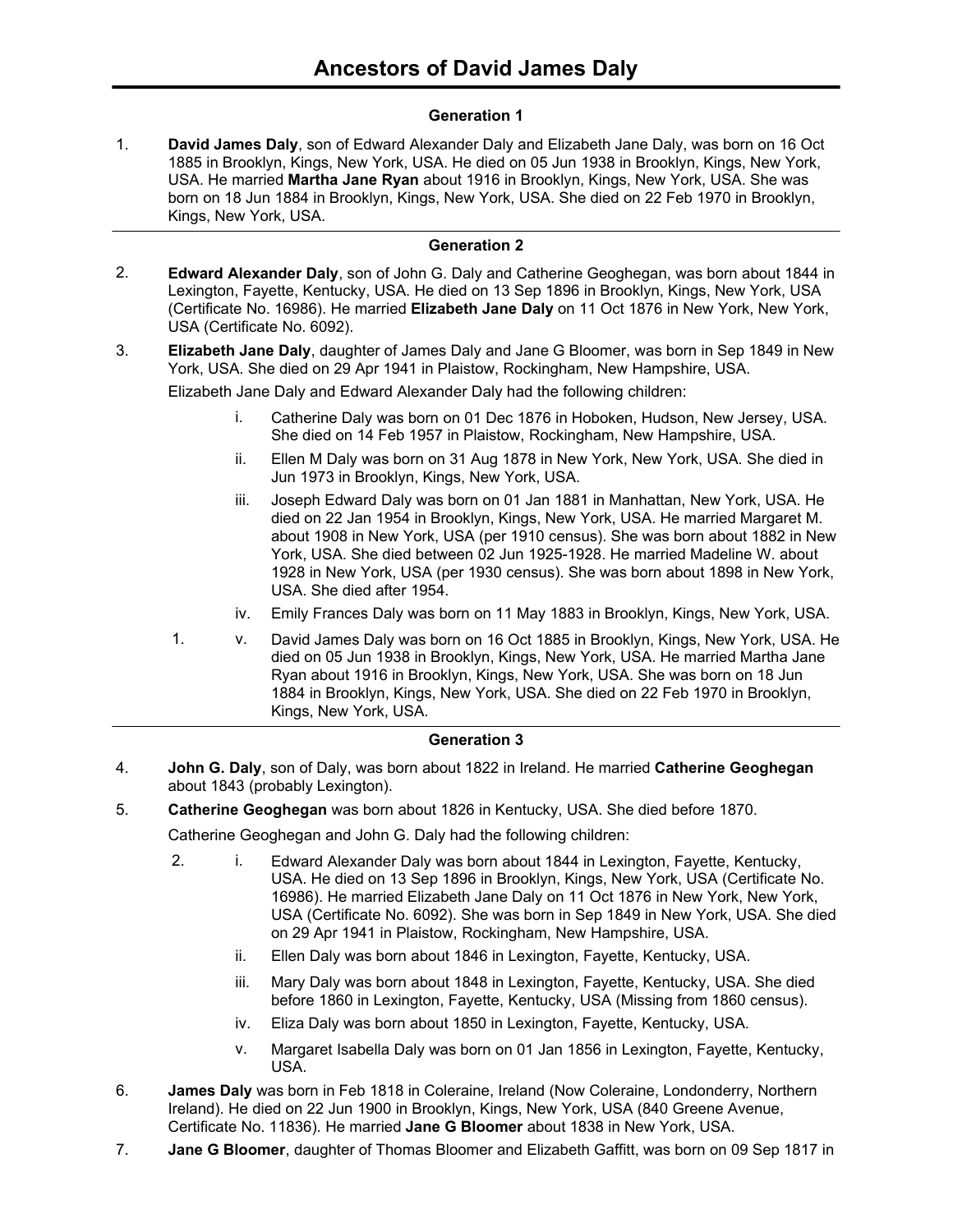**Jane G Bloomer**, daughter of Thomas Bloomer and Elizabeth Gaffitt, was born on 09 Sep 1817 in New York City, New York, USA. She died on 01 Jun 1850 in New York City, New York, USA. Jane G Bloomer and James Daly had the following children:

- i. Charles Daly was born on 12 Oct 1839 in New York City, New York New York, USA. He died in 1899 in New York, USA. He married Charity Dealing on 29 Dec 1860 in Manhattan, New York, New York, USA. She was born about 1838 in New Jersey, USA. She died in 1887.
- ii. Emily Wandell Daly was born about 1846 in New York, USA. She died on 10 Sep 1898 in Brooklyn, Kings, New York, USA (673 Leonard Street). She married Alfred W Salisbury about 1863 in New York, USA. He was born about 1836 in New York, USA. He died on 20 Apr 1866 in Manhattan, New York, New York, USA. She married Jose Joaquin Da Silva on 25 Apr 1872 in Manhattan, New York, New York, USA. He was born about 1838 in Macao, China.
- 3. iii. Elizabeth Jane Daly was born in Sep 1849 in New York, USA. She died on 29 Apr 1941 in Plaistow, Rockingham, New Hampshire, USA. She married Edward Alexander Daly on 11 Oct 1876 in New York, New York, USA (Certificate No. 6092). He was born about 1844 in Lexington, Fayette, Kentucky, USA. He died on 13 Sep 1896 in Brooklyn, Kings, New York, USA (Certificate No. 16986).

### **Generation 4**

# 8. **Daly**.

7.

Daly had the following children:

- 4. i. John G. Daly was born about 1822 in Ireland. He married Catherine Geoghegan about 1843 (probably Lexington). She was born about 1826 in Kentucky, USA. She died before 1870.
	- ii. Charles P. Daly was born about 1824 in Ireland.
- **Thomas Bloomer**, son of William Bloomer and Rachel Cosman, was born on 24 Jul 1795 in Hamburg, Orange, New York, USA. He died on 04 Jun 1884 in Cranston, Providence, Rhode Island, USA. He married **Elizabeth Gaffitt** about 1814 in New York City, New York, USA. 14.
- **Elizabeth Gaffitt**, daughter of John Gavet and Rachel Bloomer, was born on 25 Mar 1797 in New York City, New York, USA. She died on 21 May 1842 in New York City, New York, USA. 15.

Elizabeth Gaffitt and Thomas Bloomer had the following children:

- i. John Bloomer was born on 28 Oct 1815 in New York City, New York, USA. He died in 1835.
- 7. ii. Jane G Bloomer was born on 09 Sep 1817 in New York City, New York, USA. She died on 01 Jun 1850 in New York City, New York, USA. She married James Daly about 1838 in New York, USA. He was born in Feb 1818 in Coleraine, Ireland (Now Coleraine, Londonderry, Northern Ireland). He died on 22 Jun 1900 in Brooklyn, Kings, New York, USA (840 Greene Avenue, Certificate No. 11836).
	- iii. William W Bloomer was born on 27 Sep 1819 in New York City, New York, USA. He died after 1880. He married Jessie \_\_\_\_\_. She was born about 1820 in New York.
	- iv. Samuel Bloomer was born on 29 Sep 1821 in New York City, New York, USA. He died before 1834.
	- v. James Bloomer was born on 23 Nov 1823 in New York City, New York, USA. He died on 01 Jan 1879 in New York City, New York, USA.
	- vi. Bloomer was born on 31 Jan 1826 in New York City, New York, USA. died on 31 Jan 1826 in New York City, New York, USA (Desbrosses Street).
	- vii. Charles Gaffitt Bloomer was born on 06 Jun 1827 in New York City, New York, USA. He died on 14 Mar 1913 in Pawtuxet, Kent, Rhode Island, USA. He married Lillias Ann Fisher in 1849. She was born on 20 Apr 1829 in Nova Scotia. She died on 20 Aug 1918.
	- viii. Thomas Bloomer was born on 05 Dec 1829 in New York City, New York, USA. He died in Aug 1898 in Brooklyn, Kings, New York, USA.
	- ix. Rachel Bloomer was born on 16 Feb 1832 in New York City, New York, USA.
	- x. Samuel Bloomer was born on 19 Jan 1834 in New York City, New York, USA.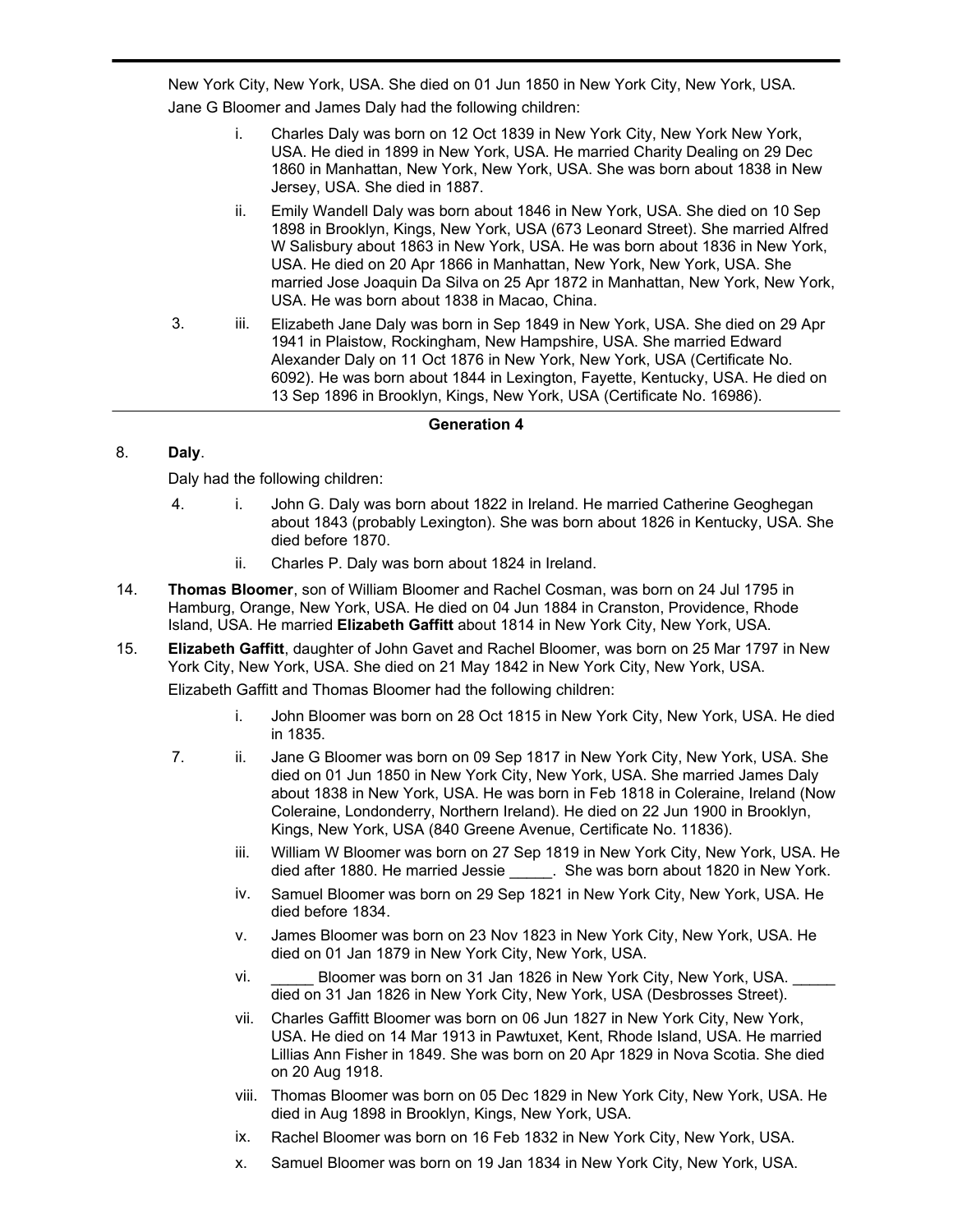xi. John Bloomer was born on 29 Feb 1836 in New York City, New York, USA.

#### **Generation 5**

- **William Bloomer** was born on 11 May 1749 in Rye, Westchester, New York. He died on 31 Oct 1824 in Marlboro, Ulster, New York. He married **Rachel Cosman** on 28 Jun 1772 in Newburgh, Orange, New York, USA. 28.
- 29. **Rachel Cosman**, daughter of Johannes Cosman, was born in 1749 in New York.

Rachel Cosman and William Bloomer had the following children:

- i. Mary Bloomer was born on 17 Jan 1775 in Orange County, New York. She died in 1852 in New Windsor, Orange, New York, USA. She married William Wandell on 05 Jan 1796 in Newburgh, Orange, New York, USA.
- ii. John Bloomer was born on 20 Jun 1778 in Orange County, New York. He died on 26 Feb 1862. He married Martha Denton. She was born about 1781 in New York. She died on 17 Mar 1852.
- iii. Jacob Bloomer was born on 06 Feb 1781 in Orange County, New York. He died on 15 Feb 1851 in Newburgh, Orange, New York, USA. He married Catherine.
- iv. Abigail Bloomer was born on 10 May 1783 in Orange County, New York.
- v. Rachel Bloomer was born on 27 Jul 1785 in Orange County, New York.
- vi. Bethia Bloomer was born on 22 Jul 1787 in Orange County, New York.
- 14. vii. Thomas Bloomer was born on 24 Jul 1795 in Hamburg, Orange, New York, USA. He died on 04 Jun 1884 in Cranston, Providence, Rhode Island, USA. He married Elizabeth Gaffitt about 1814 in New York City, New York, USA. She was born on 25 Mar 1797 in New York City, New York, USA. She died on 21 May 1842 in New York City, New York, USA. He married Elizabeth Warren on 31 Jan 1854 in New York City, New York, USA. She was born in 1845 in New York, USA.
- **John Gavet**, son of Samuel Gavet and Ann Whittemore, was born in 1762 in Salem, Essex, Massachusetts. He died on 26 Aug 1837 in New York City, New York, USA. He married **Rachel Bloomer** in 1784 in Marlboro, Ulster, New York, USA. 30.
- **Rachel Bloomer**, daughter of \_\_\_\_\_ Bloomer and unknown, was born in 1762 in New York City, New York. She died between 1820-1821 in New York City, New York. 31.

Rachel Bloomer and John Gavet had the following children:

- i. John Gaffitt was born about 1784.
- ii. Joseph Bloomer Gaffitt was born about 1785 in Marlborough, Ulster, New York. He died in 1820 in New York City, New York.
- iii. Sarah Gaffitt was born about 1786 in Marborough, Ulster, New York. She married Benjamin Hendrickson.
- iv. Mary Gaffitt was born in 1788 in Marborough, New York. She died after 1837. She married William Whitley.
- v. Rachel Gaffitt was born about 1790 in New York. She married Abraham Hall.
- vi. Ann Gaffitt was born about 1795 in Malborough, Ulster, New York. She died after 1833. She married Cornelius Van Allen.
- 15. vii. Elizabeth Gaffitt was born on 25 Mar 1797 in New York City, New York, USA. She died on 21 May 1842 in New York City, New York, USA. She married Thomas Bloomer about 1814 in New York City, New York, USA. He was born on 24 Jul 1795 in Hamburg, Orange, New York, USA. He died on 04 Jun 1884 in Cranston, Providence, Rhode Island, USA.
	- viii. Jane Gaffitt was born about 1800 in New York City, New York. She married Samuel Wandell about 1820 in New York City, New York, USA. He was born about 1800 in New York City, New York, USA.
	- ix. Charles Gaffitt was born in 1802 in Malborough, Ulster, New York. He died after 1820 in New York.
	- x. George Gaffitt was born about 1803 in New York City, New York. He died about 1834.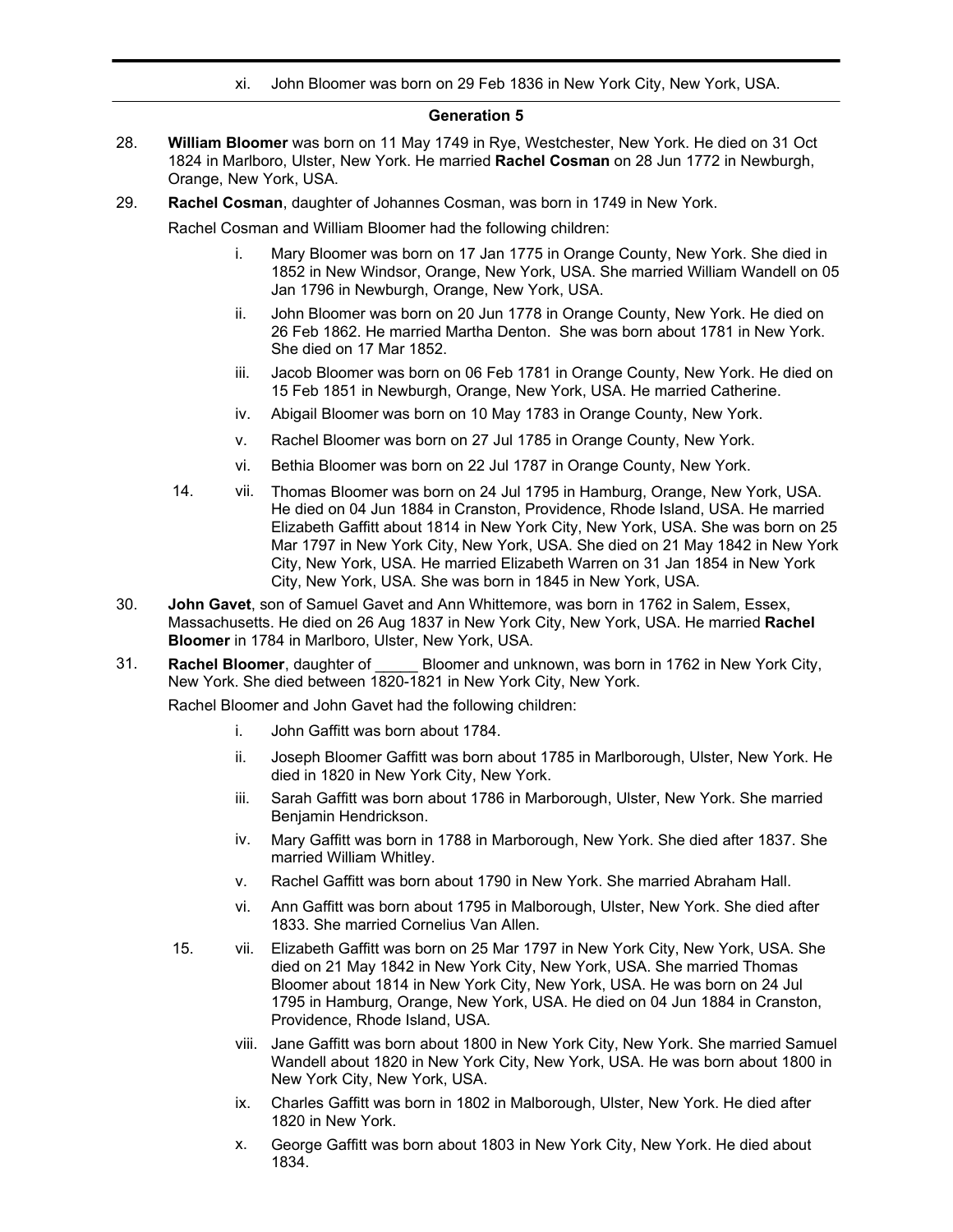### **Generation 6**

#### 58. **Johannes Cosman**.

Johannes Cosman had the following child:

- 29. i. Rachel Cosman was born in 1749 in New York. She married William Bloomer on 28 Jun 1772 in Newburgh, Orange, New York, USA. He was born on 11 May 1749 in Rye, Westchester, New York. He died on 31 Oct 1824 in Marlboro, Ulster, New York.
- **Samuel Gavet**, son of Joseph Gavet and Mary Williams, was born on 24 Mar 1728/29 in Salem, Essex, Massachusetts. He married **Ann Whittemore** on 21 Jul 1751 in Salem, Essex, Massachusetts. 60.
- **Ann Whittemore**, daughter of Nathaniel Whittemore and Deliverance Crowell, was born on 03 Nov 1727 in Marshfield, Massachusetts. 61.

Ann Whittemore and Samuel Gavet had the following children:

- i. Charles Gavet was born after 1751 in Salem, Essex, Massachusetts.
- 30. ii. John Gavet was born in 1762 in Salem, Essex, Massachusetts. He died on 26 Aug 1837 in New York City, New York, USA. He married Rachel Bloomer in 1784 in Marlboro, Ulster, New York, USA. She was born in 1762 in New York City, New York. She died between 1820-1821 in New York City, New York. He married Catherine Brooks on 16 Dec 1823 in New York City, New York, USA. She was born about 1775. She died on 05 Apr 1855 in Albany, Albany, New York, USA.

## 62. **\_\_\_\_\_ Bloomer**. He married **Unknown**.

## 63. **Unknown**.

unknown and **Bloomer had the following children:** 

- 31. i. Rachel Bloomer was born in 1762 in New York City, New York. She died between 1820-1821 in New York City, New York. She married John Gavet in 1784 in Marlboro, Ulster, New York, USA. He was born in 1762 in Salem, Essex, Massachusetts. He died on 26 Aug 1837 in New York City, New York, USA.
	- ii. George Uriah Bloomer.

## **Generation 7**

- **Joseph Gavet**, son of Philip Gavet and Hannah MacCoone, was born on 22 Dec 1699 in Salem, Essex, Massachusetts. He died about 1764 in Londonderry, New Hampshire. He married **Mary Williams** on 20 May 1725 in Salem, Essex, Massachusetts. 120.
- **Mary Williams**, daughter of Isaac Williams and Mary Endicot, was born on 19 Dec 1699 in Salem, Essex, Massachusetts. She died on 11 Jun 1743 in Salem, Essex, Massachusetts. 121.

Mary Williams and Joseph Gavet had the following children:

- i. John Gavet was born on 11 Mar 1725/26 in Salem, Essex, Massachusetts. He died on 14 Mar 1725/26 in Salem, Essex, Massachusetts.
- ii. Joseph Gavet was born on 17 Feb 1726/27 in Salem, Essex, Massachusetts.
- 60. iii. Samuel Gavet was born on 24 Mar 1728/29 in Salem, Essex, Massachusetts. He married Ann Whittemore on 21 Jul 1751 in Salem, Essex, Massachusetts. She was born on 03 Nov 1727 in Marshfield, Massachusetts.
	- iv. Jonathan Gavet was born on 03 Jul 1731 in Salem, Essex, Massachusetts.
	- v. Mary Gavet was born about 1732 in Salem, Essex, Massachusetts.
- **Nathaniel Whittemore**, son of Daniel Whittemore and Mary Mellins, was born about 1671 in Massachusetts. He married **Deliverance Crowell**. 122.
- 123. **Deliverance Crowell**. She died in Oct 1762.

Deliverance Crowell and Nathaniel Whittemore had the following children:

61. i. Ann Whittemore was born on 03 Nov 1727 in Marshfield, Massachusetts. She married Samuel Gavet on 21 Jul 1751 in Salem, Essex, Massachusetts. He was born on 24 Mar 1728/29 in Salem, Essex, Massachusetts.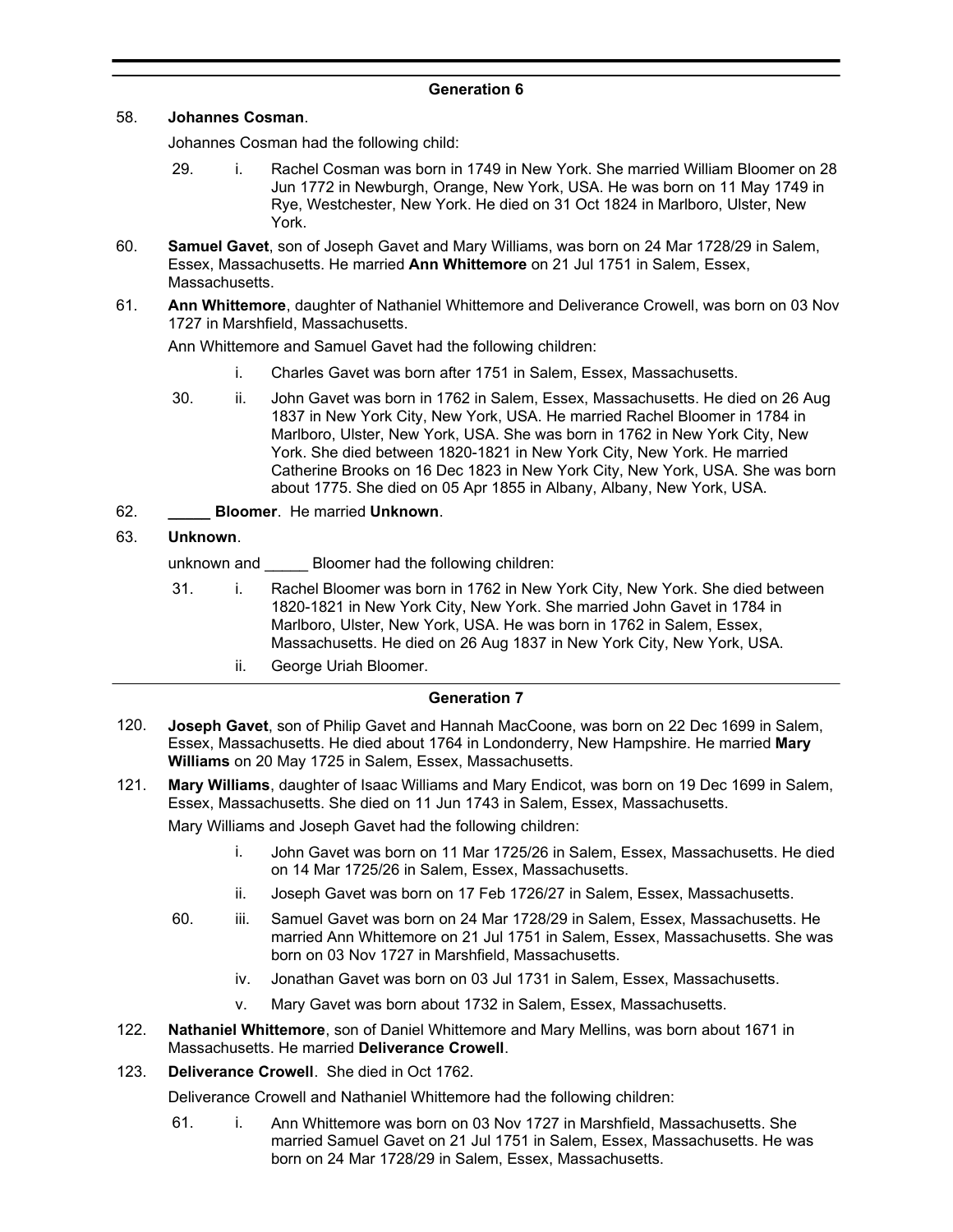- ii. Elizabeth Whittemore was born about 1729.
- iii. Sarah Whittemore was born about 1730.
- iv. Lydia Whittemore was born about 1731 in USA.
- v. Deliverance Whittemore was born about 1731.

### **Generation 8**

- **Philip Gavet** was born on 05 May 1631. He died after 1714 in Westerly, Washington, Rhode Island. He married **Hannah MacCoone** in 1681 in Massachusetts. 240.
- **Hannah MacCoone**, daughter of John MacCoone and Deborah Bush, was born on 31 Oct 1659 in Cambridge, Middlesex, Massachusetts. She died on 01 Dec 1713 in Salem, Essex, Massachusetts. 241.

Hannah MacCoone and Philip Gavet had the following children:

- i. Elizabeth Gavet was born on 18 Jul 1682 in Marblehead, Essex, Massachusetts.
- ii. Ezekiel Gavet was born on 25 Dec 1683 in Marblehead, Essex, Massachusetts. He married Hannah Wilcox on 22 Apr 1704 in Westerly, Washington, Rhode Island. She was born in 1679 in RI.
- iii. Samuel Gavet was born about 1685 in Salem, Essex, Massachusetts.
- iv. Philip Gavet was born about 1687 in Salem, Essex, Massachusetts.
- v. John Gavet was born about 1689 in Salem, Essex, Massachusetts. He married Mary Carter on 01 Feb 1716 in Salem, Essex, Massachusetts.
- vi. Hannah Gavet was born about 1691 in Salem, Essex, Massachusetts.
- 120. vii. Joseph Gavet was born on 22 Dec 1699 in Salem, Essex, Massachusetts. He died about 1764 in Londonderry, New Hampshire. He married Mary Williams on 20 May 1725 in Salem, Essex, Massachusetts. She was born on 19 Dec 1699 in Salem, Essex, Massachusetts. She died on 11 Jun 1743 in Salem, Essex, Massachusetts. He married Susannah Carwick on 04 May 1746. She died on 30 Apr 1794 in Salem, Massachusetts.
- 242. **Isaac Williams** was born in 1662. He married **Mary Endicot** on 02 Aug 1685.

## 243. **Mary Endicot**.

Mary Endicot and Isaac Williams had the following child:

121. i. Mary Williams was born on 19 Dec 1699 in Salem, Essex, Massachusetts. She died on 11 Jun 1743 in Salem, Essex, Massachusetts. She married Joseph Gavet on 20 May 1725 in Salem, Essex, Massachusetts. He was born on 22 Dec 1699 in Salem, Essex, Massachusetts. He died about 1764 in Londonderry, New Hampshire.

## 244. **Daniel Whittemore**. He married **Mary Mellins**.

## 245. **Mary Mellins**.

Mary Mellins and Daniel Whittemore had the following child:

122. i. Nathaniel Whittemore was born about 1671 in Massachusetts. He married Deliverance Crowell. She died in Oct 1762. He married Elizabeth Rhodes on 04 Nov 1695 in Lynn, Essex, Massachusetts. He married Mary Deland.

#### **Generation 9**

- **John MacCoone** was born about 1630. He married **Deborah Bush** on 08 Nov 1656 in Cambridge, Middlesex, Massachusetts. 482.
- 483. **Deborah Bush**. She died on 20 Feb 1664 in Cambridge, Massachusetts.

Deborah Bush and John MacCoone had the following children:

- 241. i. Hannah MacCoone was born on 31 Oct 1659 in Cambridge, Middlesex, Massachusetts. She died on 01 Dec 1713 in Salem, Essex, Massachusetts. She married Philip Gavet in 1681 in Massachusetts. He was born on 05 May 1631. He died after 1714 in Westerly, Washington, Rhode Island.
	- ii. Deborah MacCoone was born on 31 Dec 1661 in Cambridge, Middlesex,